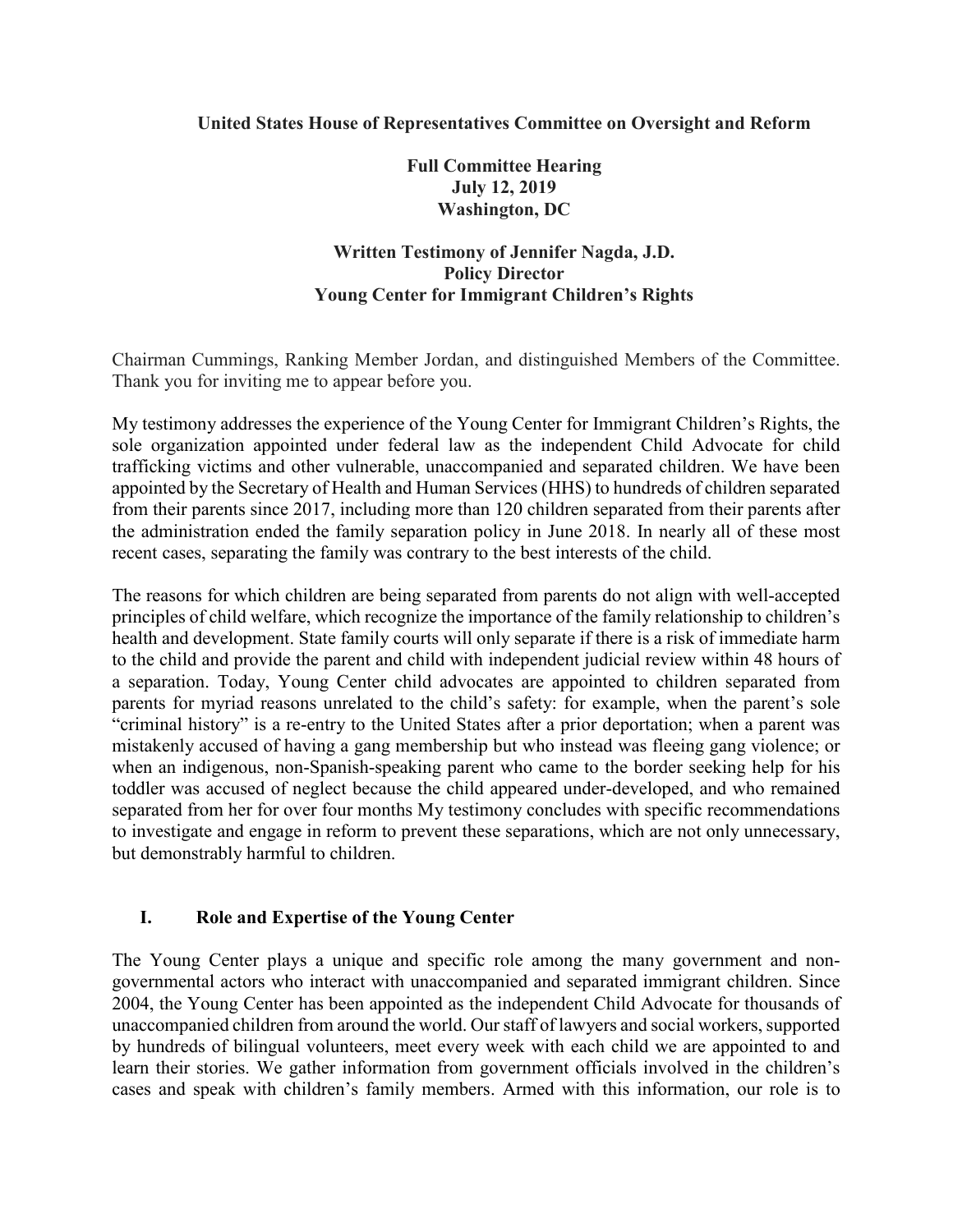identify and advocate for the best interests of each child with every government actor who will make a decision in the child's case. To minimize the impact of our own biases and subjectivity, we base our recommendations on the specific facts of each child's case, applying the widelyrecognized best interests principles enshrined in each of the 50 states' child protection laws: the child's expressed wishes and the child's right to safety, liberty, family integrity, development, and to express his or her own identity.

In 2008, a bipartisan Congress and Republican President explicitly recognized the need to consider the best interests of immigrant children charged and placed in immigration court removal proceedings and authorized the Secretary of HHS to appoint independent Child Advocates to child trafficking victims and other vulnerable, unaccompanied children. Congress later authorized the Office of Refugee Resettlement (ORR) within HHS to expand Child Advocate services.

The Young Center, which developed the independent Child Advocate model for separated and unaccompanied children, currently operates programs in eight locations where thousands of children are in government custody, including: Harlingen, Houston and San Antonio, Texas; Phoenix, Arizona; Los Angeles, California; Washington, DC; metropolitan New York; and Chicago, Illinois.<sup>[1](#page-1-0)</sup>

In each of these locations, we are appointed only to the most vulnerable children in federal custody. Historically, that has included infants, toddlers and other young children; survivors of labor trafficking and sex trafficking; children with disabilities; children facing prolonged government custody; children who are pregnant or parenting; children who express a fear of return to their countries but who don't have an attorney to represent them in asking for protection; and children who are at risk of being thrown into adult detention on their 18<sup>th</sup> birthday. In recent years, as described below, the most vulnerable children now include many who have been forcibly separated from parents at the border.

Any individual can refer a child to the Young Center for the appointment of a Child Advocate; our appointment depends upon our capacity. For the last two years, we have had waiting lists of particularly vulnerable children in each of our eight program locations. Young Center Child Advocates submit best interests recommendations to all of the federal agencies that make decisions about unaccompanied and separated children, including the Department of Justice (DOJ), Department of Homeland Security (DHS), HHS and State. The Office of Refugee Resettlement has never rejected a Young Center request to be appointed to a child in its custody, even for cases in which it is highly likely that we will be arguing against the agency's position—for example, arguing for the release of a long-detained child. In 2015, the nonpartisan Government

<span id="page-1-0"></span><sup>&</sup>lt;sup>1</sup> Pursuant to 8 U.S.C 1232(c)(6), every Child Advocate is appointed by the Office of Refugee Resettlement, as delegated by the Secretary of Health and Human Services. The Office of Refugee Resettlement has also contracted with the Young Center to provide some Child Advocate Services; other Child Advocate services are provided through private funds raised by the Young Center. Pursuant to the Violence Against Women Reauthorization Act of 2013, Pub. L No. 113-4, 127 Stat. 54 (2013), the Young Center must match 25% of each dollar awarded under contract with the Office of Refugee Resettlement.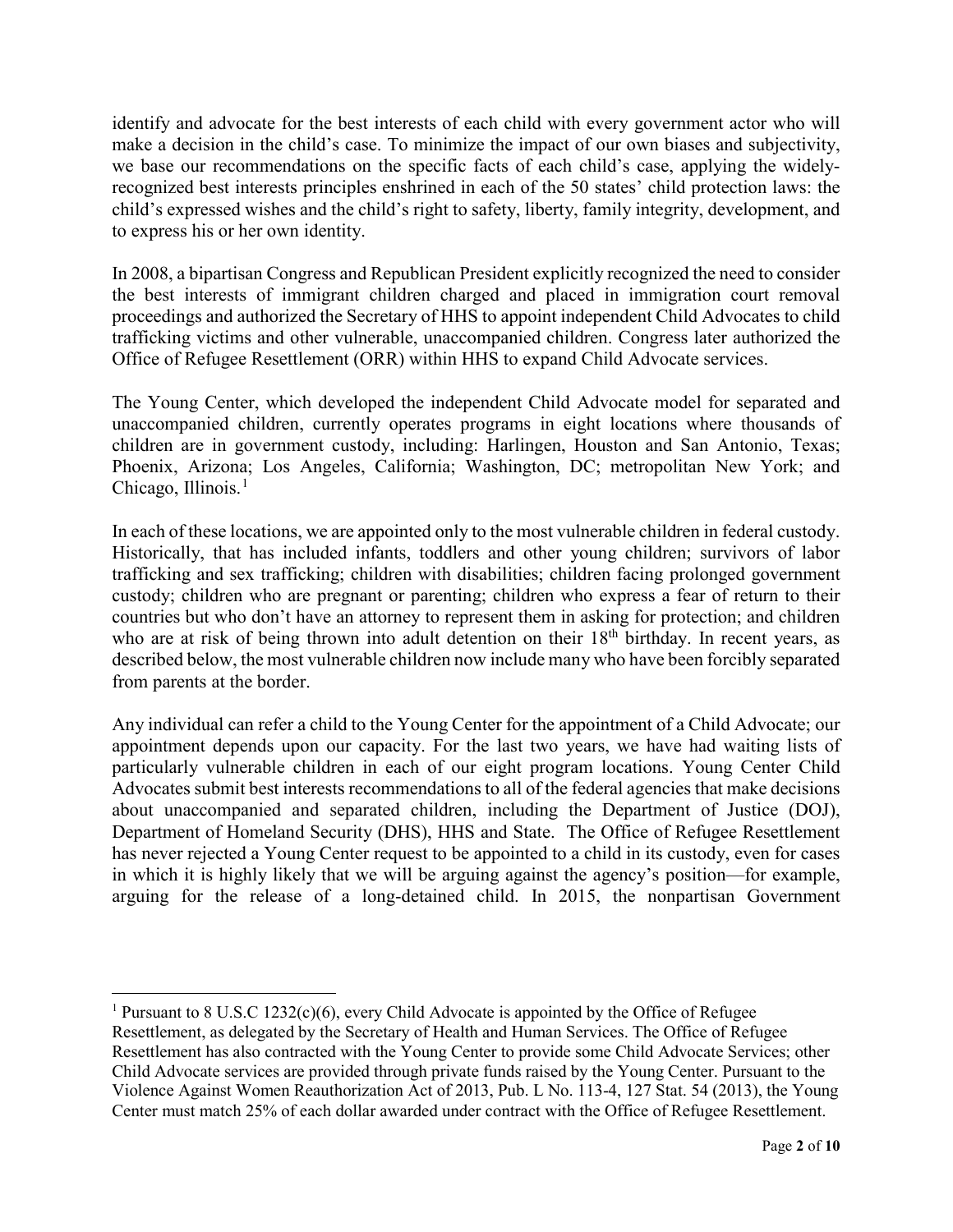Accountability Office found that government actors followed our recommendations more than  $70\%$  of the time.<sup>[2](#page-2-0)</sup>

Over 16 years, we have grown from just a few staff and volunteers in Chicago, to more than 50 attorneys, social workers, case support specialists (paralegals) and volunteer coordinators, supported by a lean administration team. We have trained many hundreds of bilingual and often bicultural volunteers, who work one-on-one with individual children in government custody. We have secured private donations that allow us to conduct international home studies, so that we can determine whether a child will be safe if they choose to—or are forced to—return to their home country.

We also advocate for the creation of a child-appropriate immigration system that protects the rights of immigrant children. We staffed a multi-year endeavor of the federal Interagency Working Group on Unaccompanied and Separated Children, which in 2016 released a Framework for Considering the Best Interests of Unaccompanied Children. That Framework recommends changes in the policies and practices of every agency working with unaccompanied children to ensure that children's best interests are considered in every decision, consistent with existing immigration law. For example, the Framework includes recommendations to prevent the separation of children from parents in DHS custody, such as implementing child welfare screenings to ensure that separation, when used, is appropriate.<sup>[3](#page-2-1)</sup>

# **II. A New Category of Vulnerable Children: Infants, Toddlers, Pre-teens and Teens Forcibly Separated from their Parents at the Border**

In the late summer of 2017, nearly a year before the "zero-tolerance" policy was formally announced, the Young Center began to receive referrals for children deemed unaccompanied and sent to ORR custody after being taken away from their parents at the border. In most of these cases, at the time of our appointment, neither ORR officials nor staff in ORR-contracted facilities had received critical information about the child's parent from DHS—they often did not have the parent's current location or contact information. And there was often no information about the reasons for which the child had been separated from the parent.

By the time the administration announced and launched its "zero-tolerance" policy in the spring of 2018, [4](#page-2-2) the Young Center had been referred hundreds of separation cases at all eight of our program sites. We had waiting lists of children at every location. Our attorneys and social workers faced many hurdles to reunifying these families. We generally received no information about the family members with whom children had arrived, the reasons for their separation, or the parent's

<span id="page-2-0"></span> <sup>2</sup> U.S. GOV'T ACCOUNTABILITY OFF., GAO-16-367, UNACCOMPANIED CHILDREN: HHS SHOULD IMPROVE MONITORING AND INFORMATION SHARING POLICIES TO ENHANCE CHILD ADVOCATE PROGRAM EFFECTIVENESS 29 (2016).

<span id="page-2-1"></span><sup>3</sup> SUBCOMM. ON BEST INTERESTS, INTERAGENCY WORKING GRP. ON UNACCOMPANIED AND SEPARATED CHILDREN, FRAMEWORK FOR CONSIDERING THE BEST INTERESTS OF UNACCOMPANIED CHILDREN 14 (2016).

<span id="page-2-2"></span><sup>4</sup> Memorandum for Federal Prosecutors Along the Southwest Border, Department of Justice, April 6, 2018, *available at* https://www.justice.gov/opa/press-release/file/1049751/download.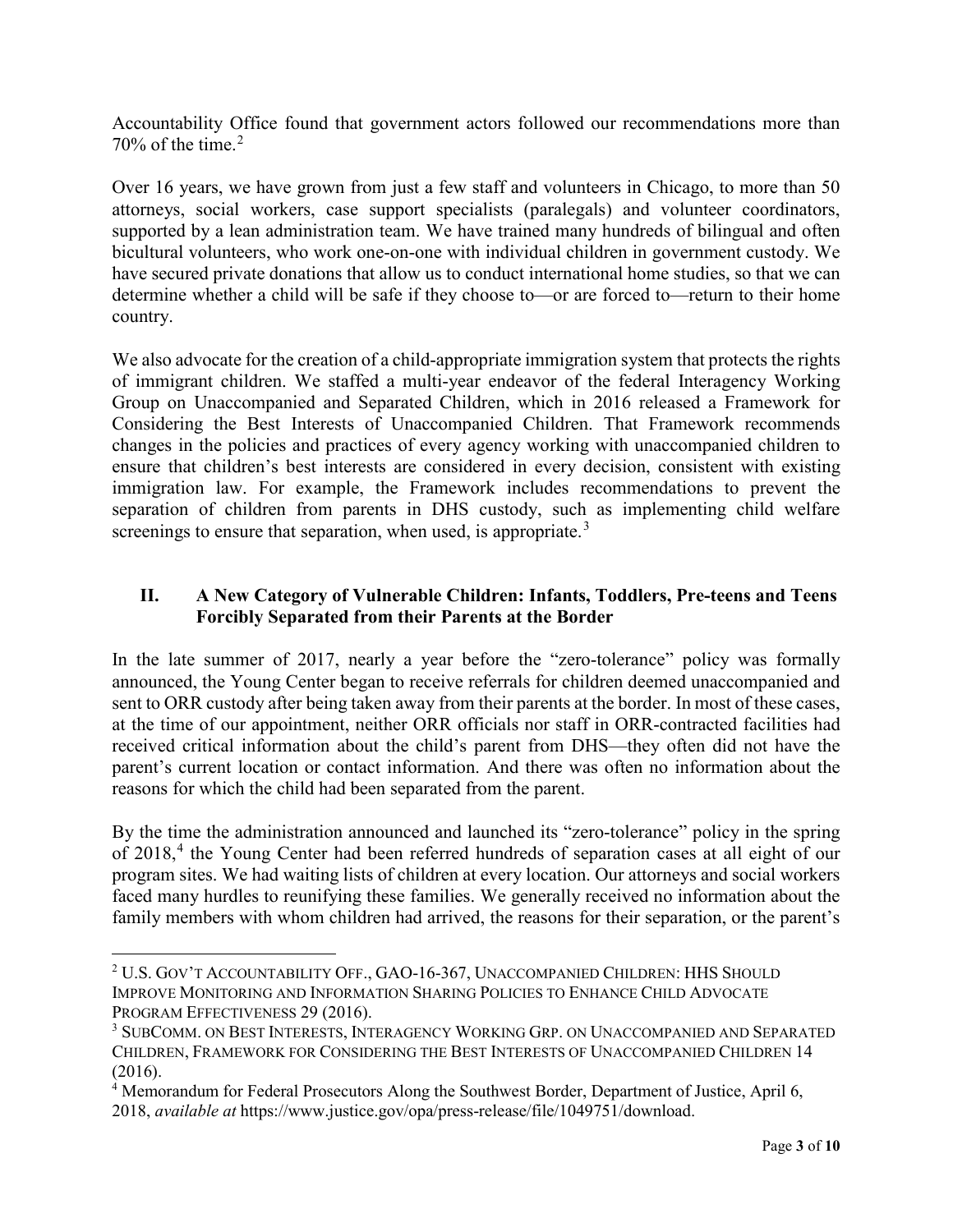current location. Our staff had to repeatedly call CBP and ICE detention centers to locate the parents and gather information about the status of the parents' cases and the possibility for release. Once we located parents, we had to convince DHS officials to allow parents to communicate with their children. In some cases that communication was denied, but even when it was approved, there were no systems in place to ensure ICE facilitated regular contact between children and parents.

Where parents were still in the United States, the Young Center worked with both the child and the parents to determine the family's wishes. In almost every case, the children simply wanted to reunify with their parents. Parents faced much more complicated decisions—they did not know how long they would be detained, if they would be returned, or if the government would permit reunification with their children—and were forced to consider whether to give up the possibility of asylum or other forms of protection in the hope of being reunified with their child. In July, in the wake of a decision in the *Ms. L* litigation ordering the reunification of separated families, hundreds of parents were released from government custody without notice to Child Advocates, attorneys, or others working with their children. In many cases, Young Center staff received frantic phone calls from parents or other family members, indicating that the parent was at a bus stop, had just been unexpectedly reunified with their child, and had no resources or information about why they were released, what the status of their immigration cases were, or what would or should happen next.

## *Case Study: Brothers, including nursing infant, separated from their mother*

*In April 2018, the Young Center was appointed to a group of brothers, all separated from their mother at the border during "zero tolerance." The youngest child was still nursing when he was taken from his mother; she lost and never recovered her milk supply. We recommended that ICE immediately release their mother, so she could be reunified with her children. As we waited for a response we established contact with the children's grandmother, who was willing to provide a home to her daughter and grandchildren upon their release. When the mother and her children were unexpectedly reunified and taken directly from custody to a bus station, we helped the grandmother to purchase bus tickets, met the mother and children at the bus station, and stayed in contact as the mother and children traveled to reunify with family.* 

Many parents were deported without knowing where their child was before they were returned. Parents told us that they abandoned valid asylum claims because they were told that it would help their children or allow them to be reunified. Tragically, in some cases, children believed their parents willingly abandoned them. In these cases, the Young Center either advocated with DOJ and DHS for the child to seek voluntary departure to return to their family; or, if a parent believed it was not safe for their child to return to their country, the Young Center would work with the child and child's family to identify safe placements within the United States, so that the child could be released from HHS custody. Although the Young Center successfully reunified many children with parents—here in the US or in their home countries—the damage to these children and families is extraordinary. Children experienced regression and anger and family relationships were damaged in ways that could take months or years to repair, as described below.<sup>[5](#page-3-0)</sup>

<span id="page-3-0"></span> <sup>5</sup> Caitlin Dickerson & Manny Fernandez, *What's Behind the 'Tender Age' Shelters Opening for Young Migrants*, N.Y. TIMES (June 20, 2018), https://www.nytimes.com/2018/06/20/us/tender-age-sheltersfamily-separation-immigration.html (quoting Young Center Associate Director Elizabeth Frankel) ; *see*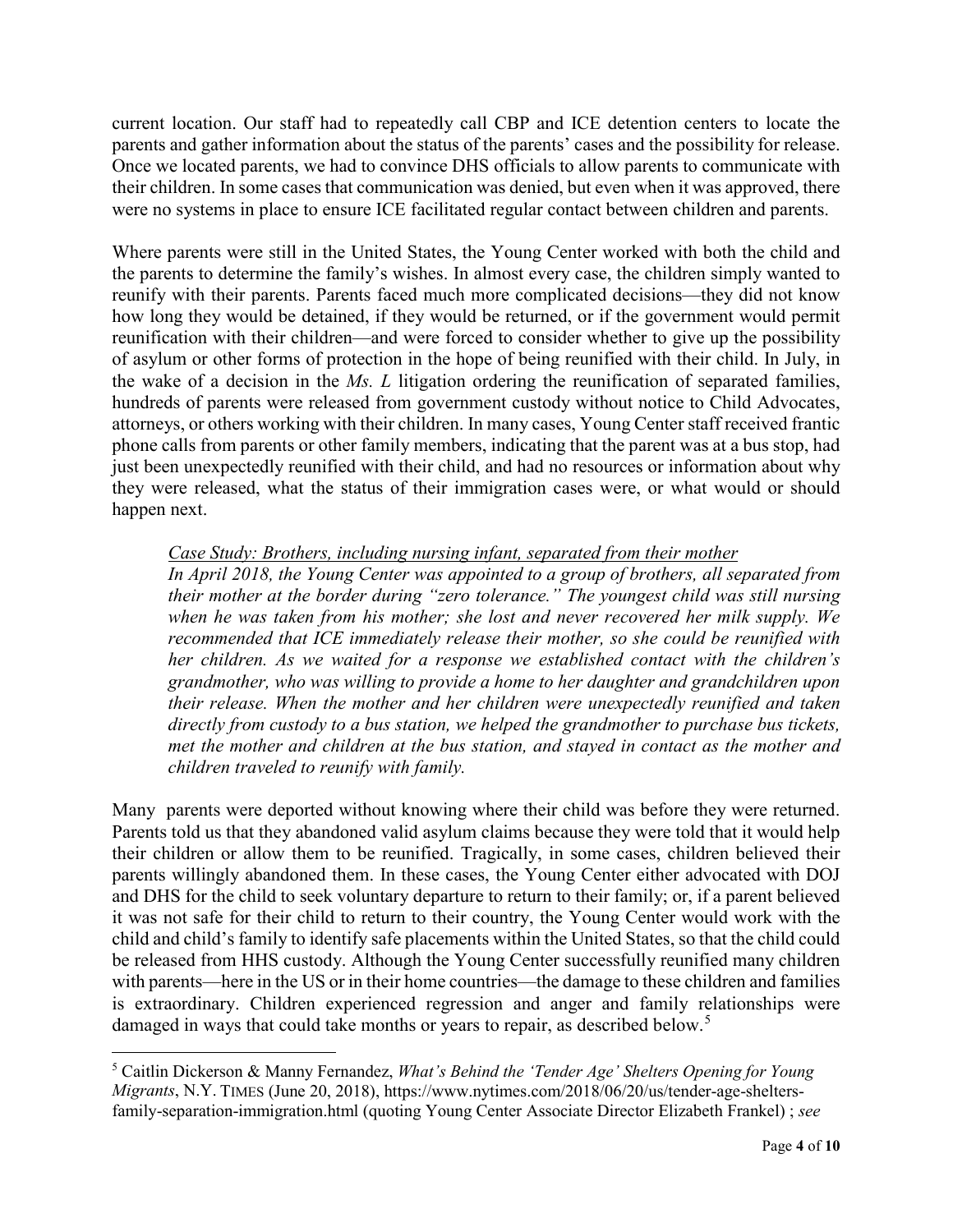## **III. Continued and Alarming Separations, Long After the Official End of "Zero Tolerance"**

Though a court order halted the formal policy of separating all children from their parents on June 26, 2018, the Young Center has received increasing numbers of referrals for newly separated children over the last year. Our experience of continuing parent-child separations at the border is consistent with reports confirming that more than 700 children have been separated from their parents since the official end of "zero tolerance."[6](#page-4-0) We have been appointed to nearly 20% of those cases, and what we have witnessed is devastating. Of the approximately 120 cases of newlyseparated children we have been appointed to, the average age of the newly separated children we serve was under 7 years old. Almost half—44% percent—of the newly-separated children we serve were five years old or younger. The average length of custody for these children was more than 115 days, which is nearly three times the reported "average length of stay" for unaccompanied children in federal custody.[7](#page-4-1) In our experience, prolonged custody is due to the difficulty in finding and communicating with children's parents and determining whether the stated reason for separation was valid—for example, confirming that the parent was never convicted of a crime.

Applying recognized best interests factors, the Young Center has found that separation was contrary to the best interests of the child in nearly every case. In many of these cases, DHS ultimately facilitated the child's reunification with the parent in order to jointly repatriate the family, suggesting that the agency's original claims about the parent's fitness or risk to the child's safety were unjustified. In other cases, DHS released the parent from adult immigration detention, after which ORR released the child to the very parent from whom the child was separated weeks or months before.[8](#page-4-2)

In rare situations, the temporary separation of a child from her parent may be warranted based on well-established child welfare principles. Thus, the cases in which we did not recommend reunification with the separated parent involved kidnapping; a child's wishes not to reunify with an individual who could not be confirmed as the parent; a parent whose criminal history included child neglect leading to the substantial harm of a child; a parent with a criminal history of forcible rape; and a parent with a history of child abuse.

Under the *Ms. L.* litigation, DHS retains the discretion to separate a child from a parent if it has concerns about a parent's fitness or if the parent has a criminal history. In our 16 years of

shelter.html (stating that in May, the average length of stay for children in ORR was 44 days).

 $\overline{a}$ 

<span id="page-4-0"></span>*also All Things Considered: How the Trump Administration's Family Separation Policy is Playing Out* (NPR radio broadcast, May 28, 2018) (interviewing Young Center Policy Director Jennifer Nagda). <sup>6</sup> Lomi Kriel & Dug Begley, *Trump Administration Still Separating Hundreds of Migrant Children at the Border Through Often Questionable Claims of Danger*, HOUSTON CHRONICLE (June 22, 2019), https://www.houstonchronicle.com/news/houston-texas/houston/article/Trump-administration-stillseparating-hundreds-of-14029494.php.

<span id="page-4-1"></span><sup>7</sup> Miriam Jordan, *Migrant Children are Spending Months 'Crammed' in a Temporary Florida Shelter*, NY TIMES (June 26, 2019), https://www.nytimes.com/2019/06/26/us/homestead-migrant-children-

<span id="page-4-2"></span><sup>&</sup>lt;sup>8</sup> In some cases, reunification with the separated parent is not recommended to be in the child's best interests because the parent faces prolonged detention; instead, the child and/or the parent may wish for the child to be reunified with other family in order to be released from custody.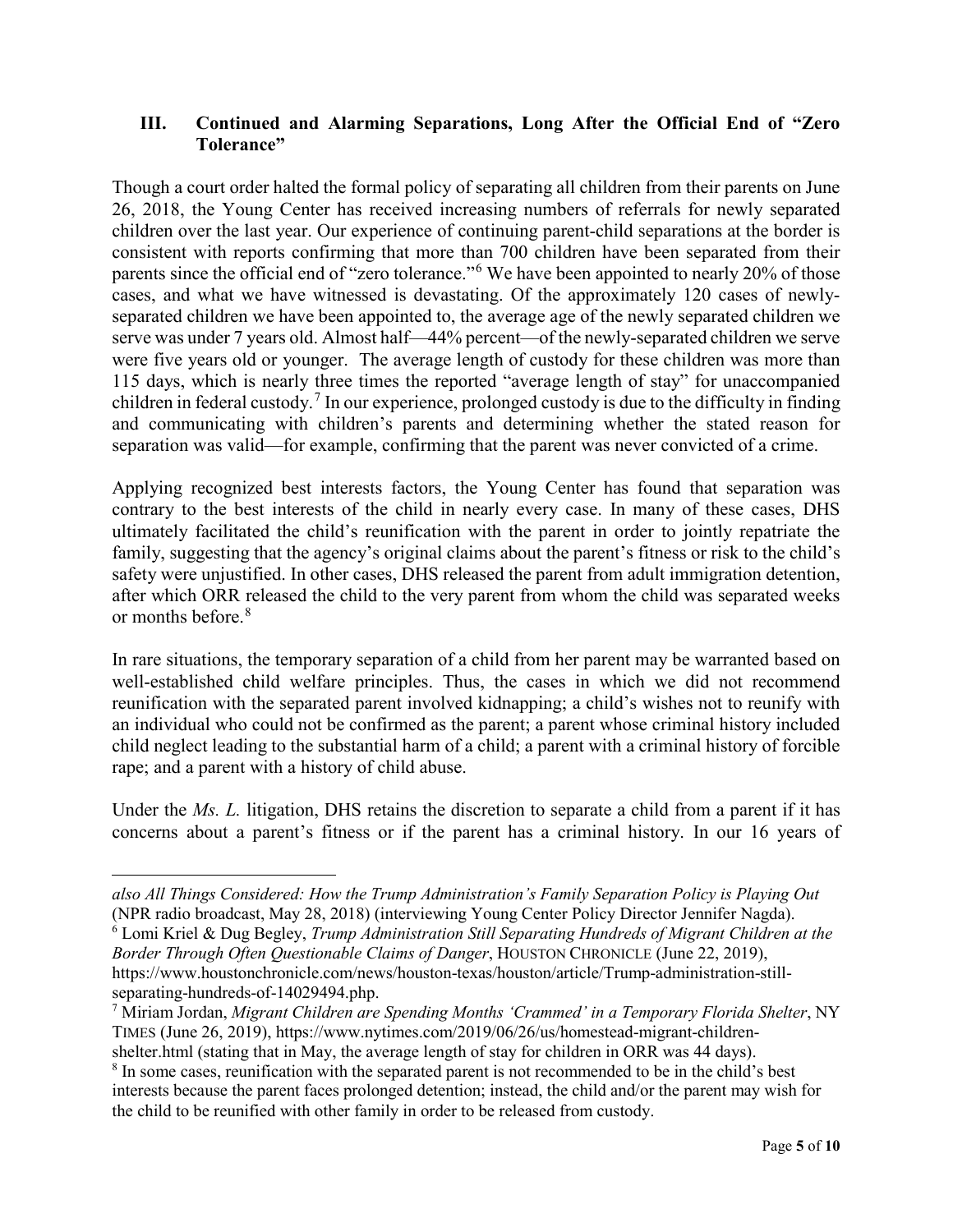experience, cases in which an arriving parent is unfit (poses a risk to the child's safety) are rare, exceptions to the norm. The same is true for parents who have a confirmed—not merely suspected—criminal history that resulted in a conviction: very rarely does that criminal history have a nexus with, or impact, the parent's ability to care for the child.

Our experience with children separated from their parents after June 2018 bears out these two observations: that DHS lacks the ability to determine when a child is at risk of abuse or neglect by the parent, and that the criminal history on which many separations are based have nothing to do with the parent's ability to care for the child. In our experience, the government separates families based on unverified arrests or mere suspicion of criminal activity.<sup>[9](#page-5-0)</sup> Even when there is an actual criminal history, it is rarely related to the child's safety. Children are being separated for reasons that would not be sufficient to separate them from a parent in any family court; these separations harm children, their health, development, and well-being.<sup>[10](#page-5-1)</sup>

*Case Study: Infant taken from father so that the father could be prosecuted for re-entry As the Young Center prepared this testimony, in July 2019, we received a referral for a weeks-old child who arrived at the border with his father. Immigration officials separated the child and charged the father with re-entering the country after a prior deportation. That charge fails to demonstrate any immediate risk to the child's safety, particularly if the father was returning in an effort to protect his child. The separation resulted in the child's placement with strangers at the most vulnerable and most formative time in his life.*

A significant complication to reunifying families is the lack of representation for parents. Many of the parents lack representation in their immigration case. They have no one to help fight for their release from custody, which in most cases will result in prompt reunification with their child.

When parents and children are separated in immigration custody, so are their cases. This means that parents and children appear in their removal proceedings separately, and each must individually make a request for protection. Due to the separation of cases, the parent is not able to provide testimony in the child's case, and their cases move at different speeds. In cases where a parent wishes to return home with a child, it can take weeks—even months—to coordinate their joint return. No government entity has taken on this responsibility, though at the Young Center, we have done so in the cases to which we are appointed. Coordinating a joint return requires the child to appear before an immigration judge to request an order of voluntary departure, while simultaneously persuading the Department of Homeland Security to delay the parent's repatriation so that the parent and child can return together; coordinating with the family's consulate to obtain two sets of travel documents (one for the parent, one for the child); and coordinating a reunification at the same time and place, and before the family's return flight.

<span id="page-5-0"></span> <sup>9</sup> *See* Melissa del Bosque, *Immigration Officials Use Secretive Gang Databases to Deny Migrant Asylum Claims*, PROPUBLICA (July 8, 2019), https://www.propublica.org/article/immigration-officials-usesecretive-gang-databases-to-deny-migrant-asylum-claims (noting cases where the government has separated families based on questionable gang databases from El Salvador).

<span id="page-5-1"></span><sup>10</sup> *See* Colleen Craft, MD, *AAP Statement Opposing Separation of Children and Parents at the Border*, AM. ACAD. OF PEDIATRICS (May 8, 2018), https://www.aap.org/en-us/about-the-aap/aap-pressroom/Pages/StatementOpposingSeparationofChildrenandParents.aspx (noting that separation can cause irreparable harm to a child's health).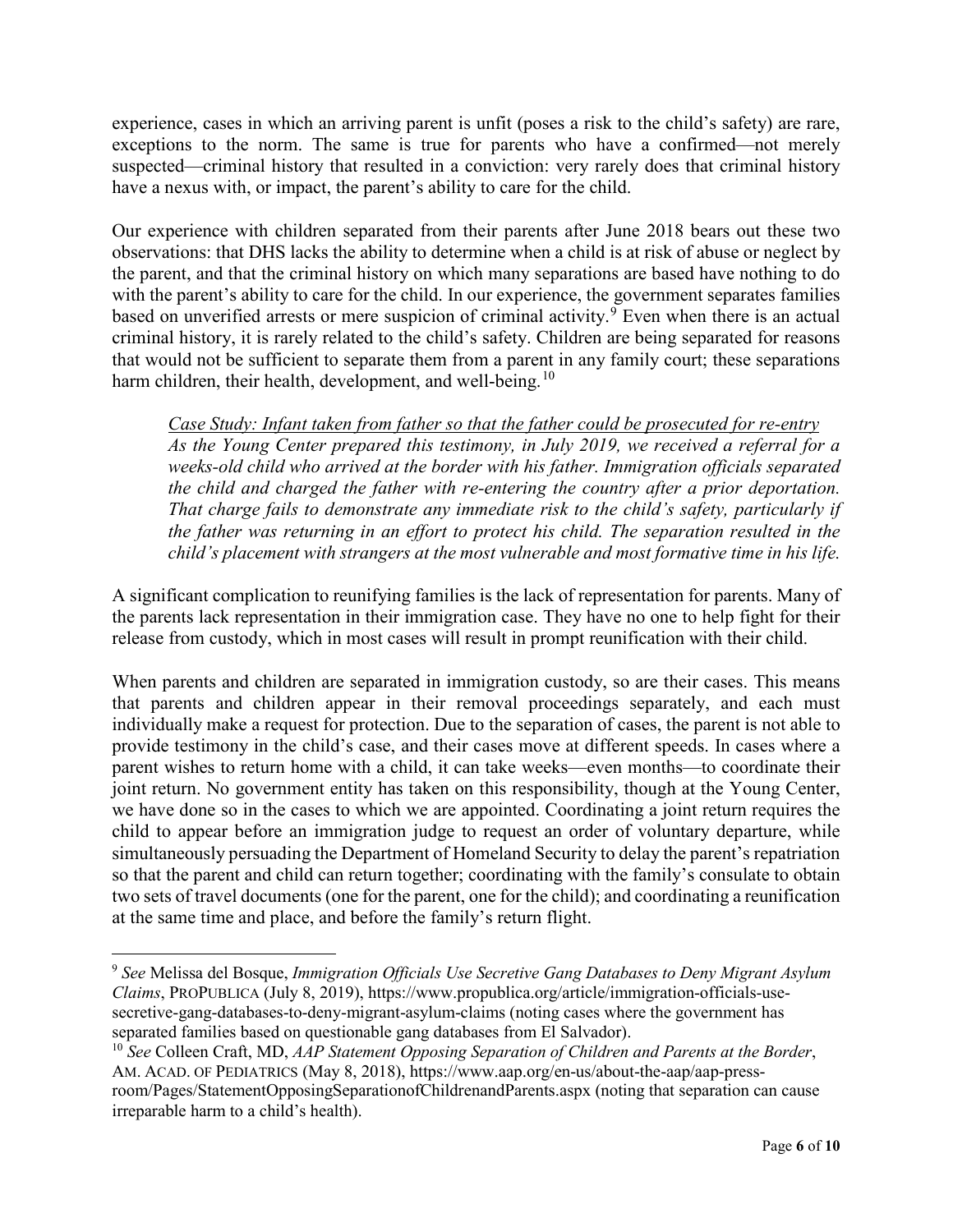In short, while there may be cases in which a trained child welfare worker can identify children whose accompanying parent poses an immediate threat to the child's safety, these cases are historically the exception—an anomaly. However, in the wake of "zero tolerance," we have been appointed to children separated from a parent with a years-old arrest or conviction for offenses that had nothing to do with the child's safety. DHS officials with no child welfare expertise are making split-second decisions, and these decisions have traumatic, life-long consequences for the children and their families. We are deeply concerned that family separation continues to be used solely to deter families from exercising their legal right to seek protection.

# **IV. In Direct Contradiction: Family Separation and U.S. Laws Governing Parent's Right to Care for their Children, and Children's Need for Family Integrity**

The family is "the natural and fundamental group unit of society and is entitled to protection by society and the State,"<sup>[11](#page-6-0)</sup> and the right of parents to care for their children is well established in U.S. law.<sup>[12](#page-6-1)</sup> The United States Supreme Court has declared that the Due Process Clause of the Fourteenth Amendment "protects the fundamental right of parents to make decisions concerning the care, custody, and control of their children."[13](#page-6-2) Indeed, the fundamental right to care for one's child is "perhaps the oldest of the fundamental liberty interests recognized by [the] Court."[14](#page-6-3)

As recognized by the Administration for Children and Families, a child must be at risk of "immediate danger" before a state can remove that child from the custody of his caregiver.<sup>[15](#page-6-4)</sup> For example, under Illinois law a child can be separated from a caregiver on an emergency basis only where there is an "immediate danger of moderate to severe harm" to the child, such as suspected or documented abuse or neglect of the child.<sup>[16](#page-6-5)</sup> Moreover, an Illinois court could only authorize the ongoing separation of a child from a caretaker beyond a period of 48 hours where it found "probable cause of abuse, neglect, or dependency."<sup>[17](#page-6-6)</sup>

<span id="page-6-0"></span><sup>&</sup>lt;sup>11</sup> G.A. Res. 217 (III) A, Universal Declaration of Human Rights, art. 16(3) (Dec. 10, 1948).

<span id="page-6-1"></span><sup>&</sup>lt;sup>12</sup> Santosky v. Kramer, 455 U.S. 745, 767 (1982) (declaring that a state "registers no gain toward its declared goals when it separates children from the custody of fit parents") (quoting Stanley v. Illinois, 405 U.S. 645, 652 (1972)).

<span id="page-6-2"></span><sup>13</sup> Troxel v. Granville, 530 U.S. 57, 66 (2000).

<span id="page-6-3"></span><sup>&</sup>lt;sup>14</sup> *Id.* at 65. Undocumented immigrant parents also enjoy the fundamental right to care for their children to the same extent as parents who are citizens or lawful immigrants. As the Supreme Court has made clear: "[T]he Due Process Clause applies to all 'persons' within the United States, including aliens, whether their presence here is lawful, unlawful, temporary, or permanent." Zadvydas v. Davis, 533 U.S. 678, 693 (2001).

<span id="page-6-4"></span><sup>&</sup>lt;sup>15</sup> Children's Bureau, Admin. for Children and Families, U.S. Dep't of Health & Human Servs., How the Child Welfare System Works 4 (Feb. 2013),

https://www.childwelfare.gov/pubPDFs/cpswork.pdf#page=3&view=What%20Happens%20When%20Po ssible%20Abuse%20or%20Neglect%20Is%20Reported.

<span id="page-6-5"></span><sup>&</sup>lt;sup>16</sup> Ill. Dep't of Children and Family Servs., Child Endangerment Risk Assessment Protocol: Safety Determination Form, CFS 1441 (May 2013)

https://www2.illinois.gov/dcfs/aboutus/notices/Documents/cfs\_1441\_child\_endangerment\_risk\_assessme nt\_protocol\_(fillable).pdf

<span id="page-6-6"></span><sup>17</sup> 705 ILL. COMP. STAT. 405/2-10 (2018).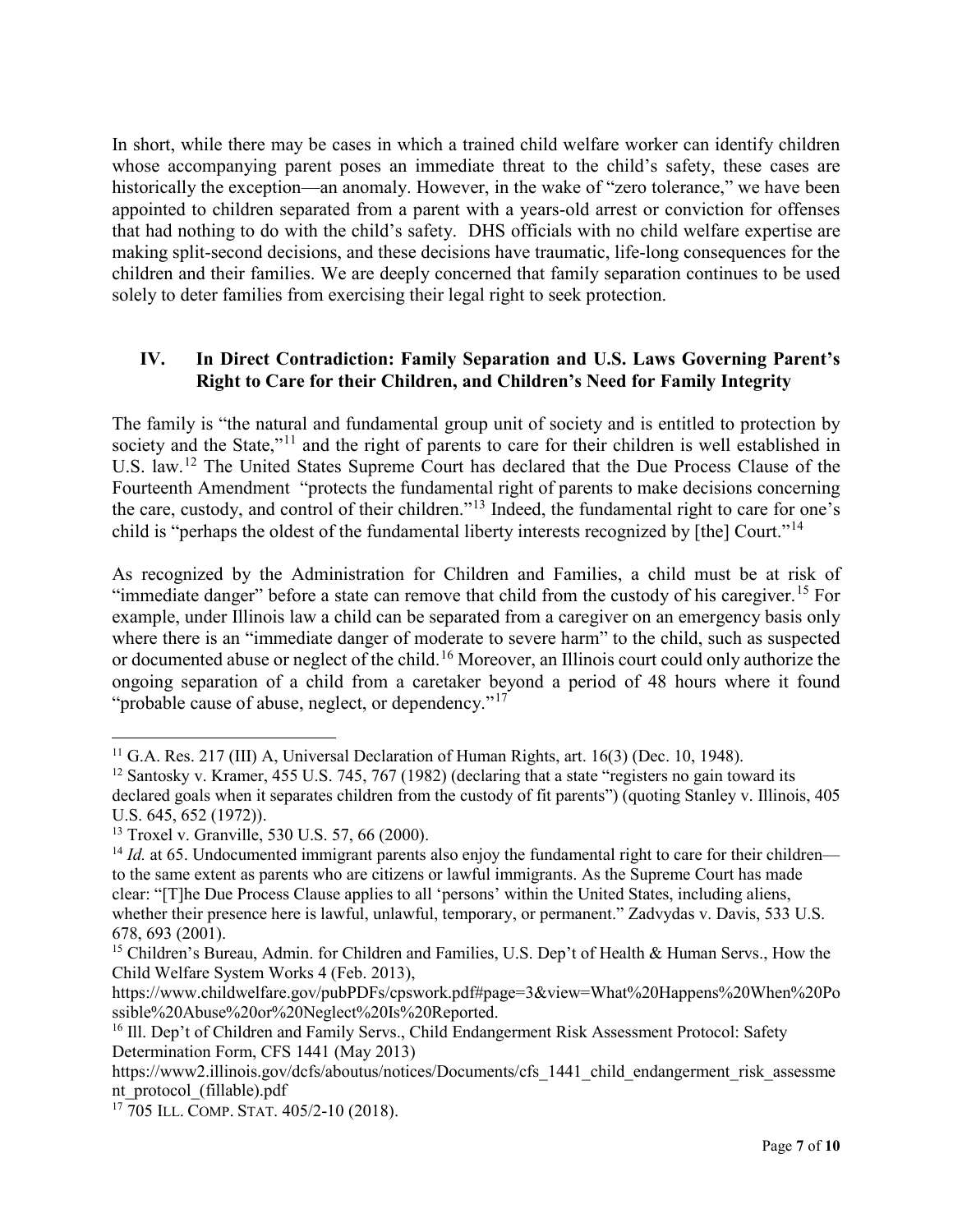Criminal history alone is not a justification to separate parents and children, unless the crime directly implicates the child's safety. Moreover, criminal history is a vague term that in the cases we have been appointed to include mere suspicion of criminal behavior, including arrests that did not lead to convictions, or allegations of criminal history that turned out to be false.

A child's separation from his parents is a deeply traumatizing experience and can carry consequences well beyond the period of separation.<sup>[18](#page-7-0)</sup> The American Psychological Association has raised grave concerns that the sudden and unexpected separation of a child from his or her parent can cause severe emotional trauma, noting that "the longer that parents and children are separated, the greater the reported symptoms of anxiety and depression are for children."<sup>[19](#page-7-1)</sup> A Past President of the American Academy of Pediatrics (AAP) cautions: "[H]ighly stressful experiences, like family separation, can cause irreparable harm, disrupting a child's brain architecture and affecting his or her short- and long-term health. This type of prolonged exposure to serious stress known as toxic stress—can carry lifelong consequences for children."[20](#page-7-2) The World Health Organization (WHO) agrees: "Parent-child separation has a direct and immediate impact on a child's physical, cognitive, mental and emotional well-being."[21](#page-7-3) Therefore, family separation is "considered only as a last resort to keep children safe—generally to protect them from serious and lasting effects of maltreatment by the parents themselves."<sup>[22](#page-7-4)</sup>

*Case Study: Breaking the bonds between a six-year-old child and his father*

*Mateo[23](#page-7-5) was just six years old when he travelled to the U.S. with his father. After crossing the U.S.-Mexico border, Border Patrol agents took Mateo and his father into custody and put them in a van with other immigrants. After driving some distance, Border Patrol stopped the van and ordered Mateo to get out. After Mateo began to cry and refused to move from his father's side, Mateo's father realized that the officers would take Mateo forcefully if he didn't convince his son to step out of the van. Mateo's father got out of the van with his son, handed Mateo over to the officers, climbed back in the van, and was driven away from his crying son. When Young Center Child Advocates first* 

<span id="page-7-1"></span>https://www.childrensdefense.org/wp-content/uploads/2018/08/child-welfare-juvenile.pdf. <sup>19</sup> See Letter to Former Department of Homeland Security Secretary John F. Kelly, AMERICAN PSYCHOLOGICAL ASSOC., (Apr. 5, 2017) http://www.apa.org/advocacy/immigration/separating-

<span id="page-7-0"></span><sup>&</sup>lt;sup>18</sup> Letter to Department of Homeland Security Secretary Kirstjen M. Nielsen, Renewed Appeal from Experts in Child Welfare, Juvenile Justice and Child Development to Halt the Separation of Children from Parents at the Border (June 7, 2018) (a letter from over 200 child-centered organizations opposed to family separation on the grounds that it "disrupts the parent-child relationship and puts children at increased risk for both physical and mental illness" even after reunification),

<span id="page-7-2"></span>families.pdf. <sup>20</sup> Colleen Kraft, AAP Statement Opposing Separation of Children and Parents at the Border (May 8, 2018), [https://www.aap.org/en-us/about-the-aap/aap-press-](https://www.aap.org/en-us/about-the-aap/aap-press-room/Pages/StatementOpposingSeparationofChildrenandParents.aspx)

[room/Pages/StatementOpposingSeparationofChildrenandParents.aspx.](https://www.aap.org/en-us/about-the-aap/aap-press-room/Pages/StatementOpposingSeparationofChildrenandParents.aspx)

<span id="page-7-3"></span><sup>21</sup> Catherine Jan et al., *Improving the Health and Well-Being of Children of Migrant Workers*, BULLETIN OF THE WORLD HEALTH ORG. 850, 850 (2017), http://www.who.int/bulletin/volumes/95/12/17- 196329.pdf.

<span id="page-7-4"></span><sup>22</sup> Am. Psych. Ass'n, Immigration Policy: A Psychological Perspective,

https://www.apa.org/advocacy/immigration/fact-sheet.pdf; *see also* General Comment No. 14, *supra* note  $7, \P 61.$ 

<span id="page-7-5"></span><sup>23</sup> Pseudonym used.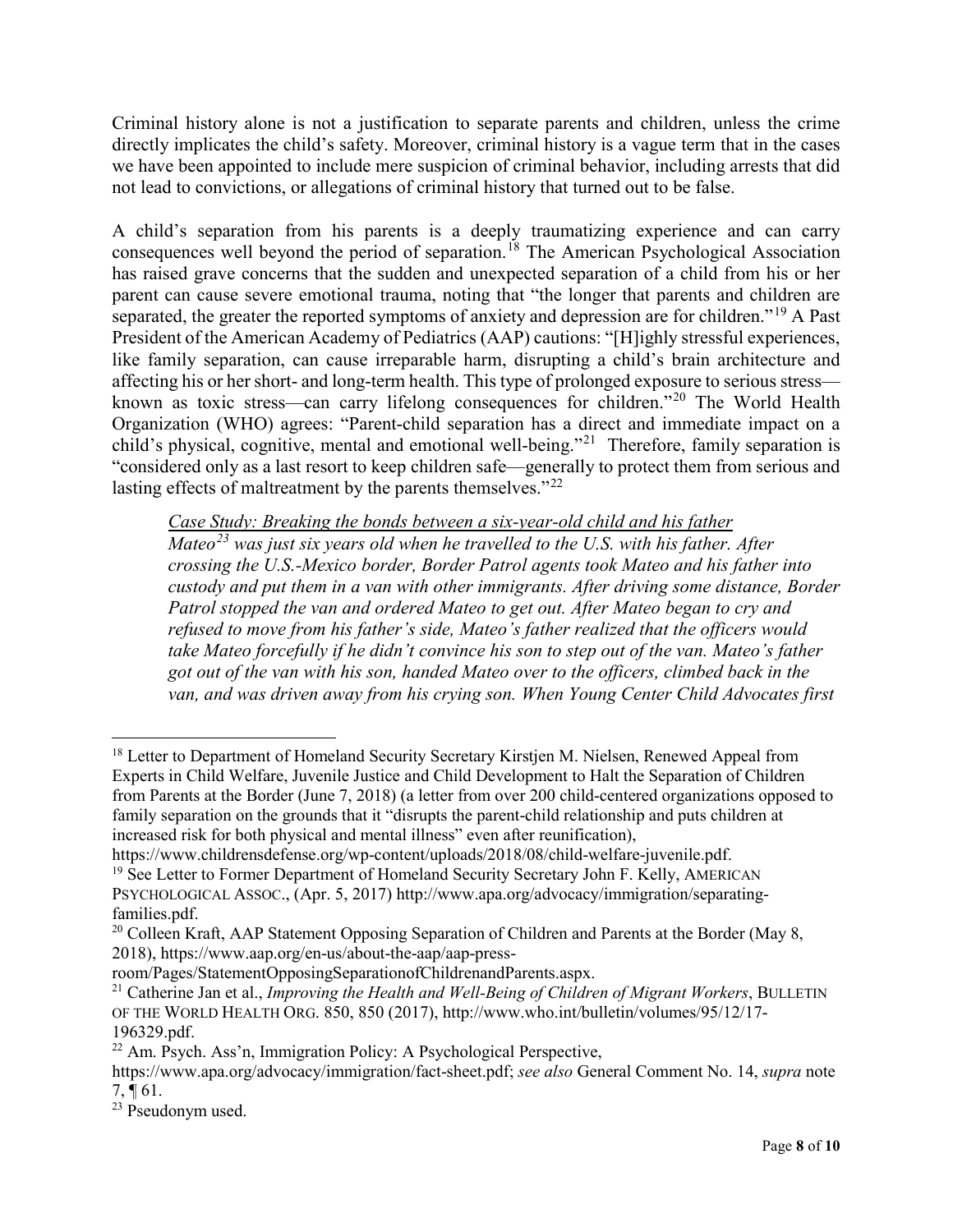*met with Mateo, he was convinced that his father had abandoned him. He was so angry that he wouldn't talk about his father. The Young Center worked quickly to locate Mateo's father, and discovered that he had already been deported. He was desperate to be reunified with his child. The Young Center recommended that the immigration judge overseeing Mateo's case issue an order that would allow Mateo to return to his family, and then advocated with DHS and the Honduran consulate for a coordinated plan for Mateo's safe return. In the end, Mateo returned to his parents after a separation of more than half a year.* 

## **V. Recommendations for Congress**

First, as we do in all of our advocacy, we urge federal agencies to consider children's best interests in every decision that might affect a child. The Office of Refugee Resettlement is required by law to place children in the least restrictive setting in their best interests. Just as importantly, the law requires HHS to release children to safe sponsors—parents and other adult relatives, as well as institutional sponsors such as youth or young adult shelters. This statutory obligation to consider the best interests of unaccompanied children aligns with the laws of all 50 states, which requires consideration of the best interests of children separated from their families.

Recommendation 1: Congress should reject an effort to dismantle or otherwise narrow the Flores Settlement Agreement and Trafficking Victims Protection Reauthorization Act (TVPRA), which provide critical protections for children, including the rights to placement in the least restrictive settings in their best interests and the appointment of independent Child Advocates to identify and advocate for the best interests of the child.

Recommendation 2: Congress should require every federal agency involved in a child's case, from the time of the child's apprehension through the final resolution of the child's immigration case, to consider the best interests of the child—the child's expressed wishes, and rights to safety, liberty, family integrity, development and identity—in every decision.

Second, Congress and federal agencies must recognize that separating a child from a parent triggers a chain of events that can take months to reverse, and which imposes significant and harmful consequences on a child's health and development. The split-second decision to separate a child from a parent can have lasting and even life-long consequences that are not easily repaired.

Recommendation 3**:** Children must not be separated from their caregivers unless there is verifiable evidence that the parent poses a threat to the child's safety or is otherwise unfit to care for the child.

Recommendation 4: The decision to separate an immigrant child from a parent should be made only by an independent professional who is trained in child welfare, child development, migration and immigration law, and trafficking concerns.

Recommendation 5**:** Every decision to separate a child from a parent should be subject to prompt review by a court with expertise in child protection—not law enforcement officials.